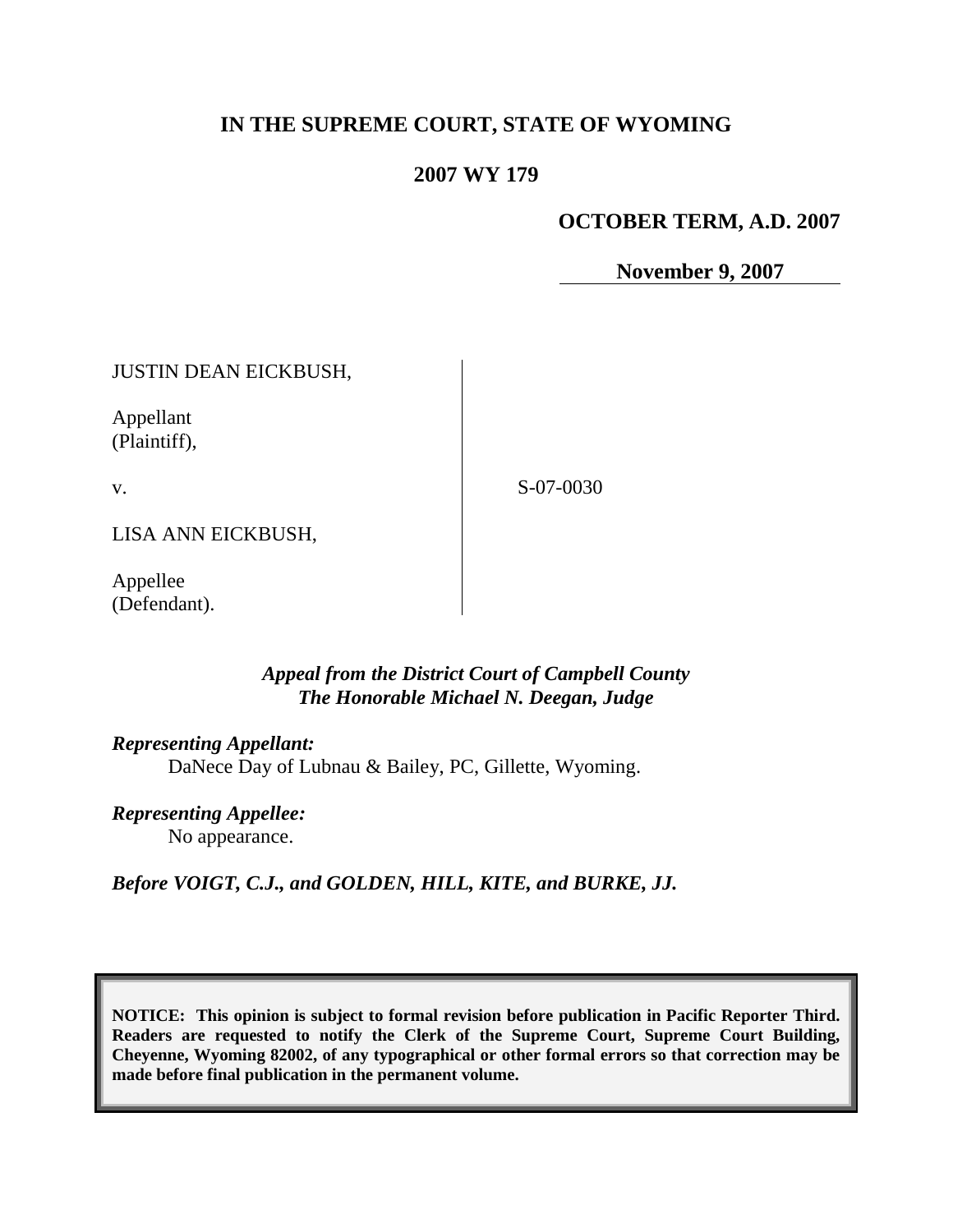# **VOIGT, Chief Justice.**

[¶1] This appeal arises from the divorce proceeding of Appellant, Justin Dean Eickbush ("Father"), and Appellee, Lisa Ann Eickbush ("Mother"). In a pretrial conference, Father"s attorney represented to the district court that the parties had reached an agreement on custody and that the parties would exercise shared custody, alternating weekly. When the parties later were unable to agree on the terms of custody, Mother filed a motion to enforce the settlement agreement. At a hearing, Mother insisted that their agreement should be enforced; however, Father contended that shared custody was not in the children"s best interests and he should be awarded primary custody. The court enforced the agreement and ordered shared custody. Father appeals from that order. For reasons set forth below, we will reverse and remand for a custody hearing.

### **ISSUE**

[¶2] The dispositive issue here is whether the district court abused its discretion in granting Mother"s motion to enforce the settlement agreement and ordering shared custody.

# **FACTS**

[¶3] Father filed a complaint for divorce on October 27, 2003. After the divorce was initiated, Mother and Father decided to attempt to repair the marriage and determined that the best way to do so was to finalize the divorce and remarry, hoping for a fresh start. On October 7, 2004, they filed a stipulated motion to bifurcate the proceedings requesting the district court enter a divorce decree, but allowing them six months to work out their marital issues and remarry. On October 13, 2004, a decree of divorce was entered without addressing issues of custody, visitation, property or debt, and allowing the parties six months to remarry.

[¶4] The attempt at repair and reunification was unsuccessful, and on January 10, 2006, Father filed a motion for temporary custody, support, and temporary possession of the residence. A trial was set for November 20, 2006. A scheduling conference was held on March 28, 2006. We are not provided with a transcript of that proceeding; however, the record indicates that Father"s attorney represented to the district court that the parties had agreed to shared custody, with the parenting time split equally. Following the scheduling conference, a series of communications occurred aimed at formalizing that agreement, and the parties exchanged proposed orders reflecting their understanding of the agreement.

[¶5] The parties were unable to reach an agreement, and on July 13, 2006, Father requested that the setting be amended to allow eight hours for trial (instead of the four previously agreed upon), stating that he "did not believe the issue of custody is agreed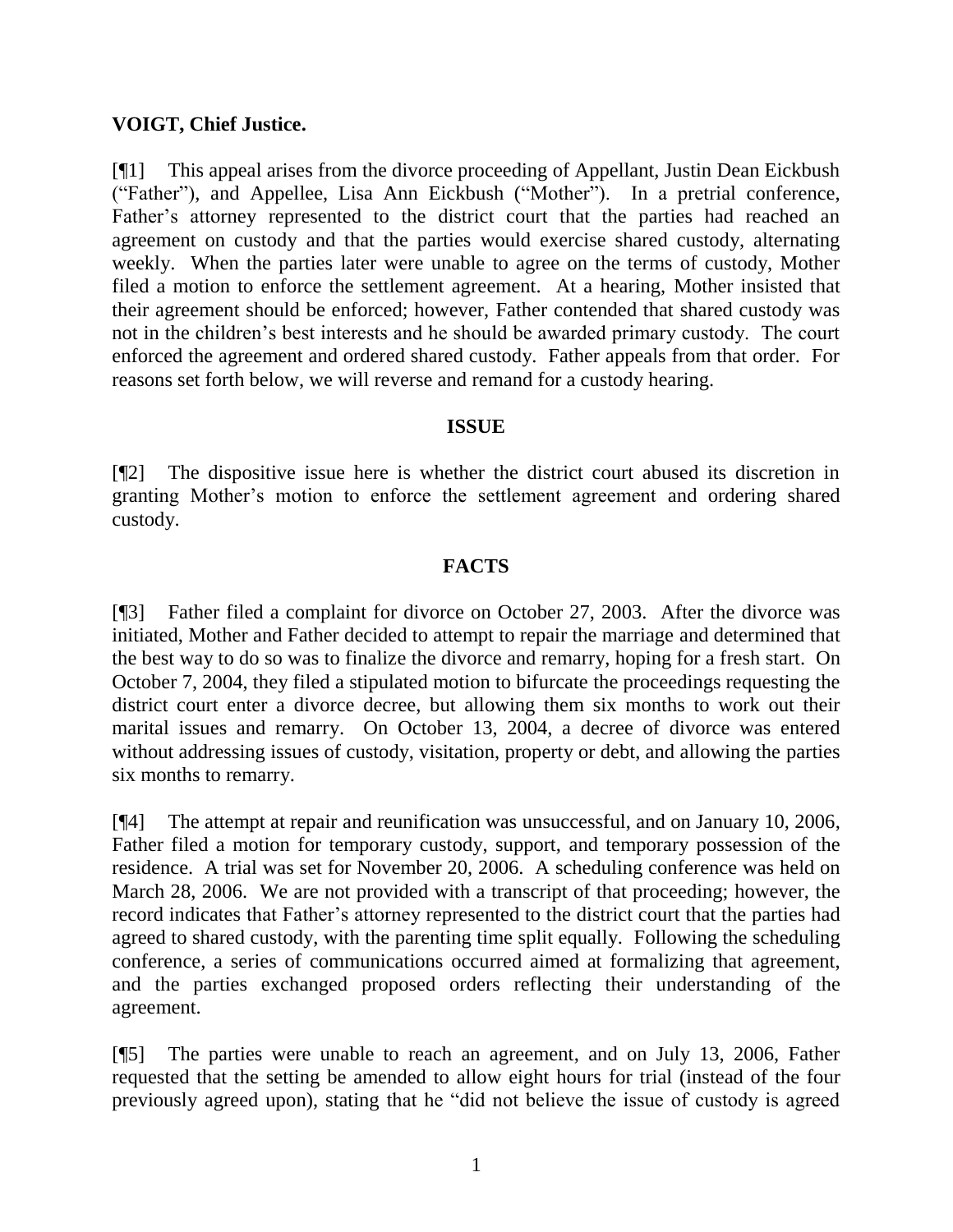upon as was earlier reported to the Court at a scheduling conference give (sic) the course of dealing between the parties since that time." The trial was rescheduled for one full day. On October 11, 2006, Mother filed a motion to enforce the agreement, asserting that the parties had agreed to joint legal custody with physical custody alternating weekly. In his response to Mother's motion, Father asserted that he should be awarded primary physical custody and contended that the family therapist would testify that the week-on, week-off custodial arrangement was not in the children"s best interests.

[¶6] On November 20, 2006, the district court held a hearing to address Mother"s motion to enforce, as well as all other outstanding issues regarding the division of the marital estate. Although the family therapist had been issued a subpoena to testify at the hearing, only Mother and Father provided testimony regarding their respective positions. At the close of the hearing, the district court took the matter under advisement.

[¶7] On December 6, 2006, the district court issued an order awarding joint legal custody and shared physical custody, alternating weekly. Although the order roughly defined the week-on, week-off custody schedule, it contained no specific findings regarding the disputed question of whether this arrangement was in the children"s best interests.

[¶8] Father filed a timely notice of appeal.

# **STANDARD OF REVIEW**

[¶9] In this appeal, Father challenges the district court"s shared custody order. The standard of review utilized when reviewing a district court's custody determination is well established:

> Custody, visitation, child support, and alimony are all committed to the sound discretion of the district court. *Scherer v. Scherer*, 931 P.2d 251, 253-54 (Wyo. 1997); *Triggs v. Triggs*, 920 P.2d 653, 657 (Wyo. 1996); *Basolo v. Basolo*, 907 P.2d 348, 352 (Wyo. 1995). It has been our consistent principle that in custody matters, the welfare and needs of the children are to be given paramount consideration. *Scherer*, 931 P.2d at 254; *Rowan v. Rowan*, 786 P.2d 886, 890 (Wyo. 1990); *see also Gurney v. Gurney*, 899 P.2d 52, 55 (Wyo. 1995); and *Fink v. Fink*, 685 P.2d 34, 36 (Wyo. 1984). The determination of the best interests of the child is a question for the trier of fact. "We do not overturn the decision of the trial court unless we are persuaded of an abuse of discretion or the presence of a violation of some legal principle." *Fink*, 685 P.2d at 36.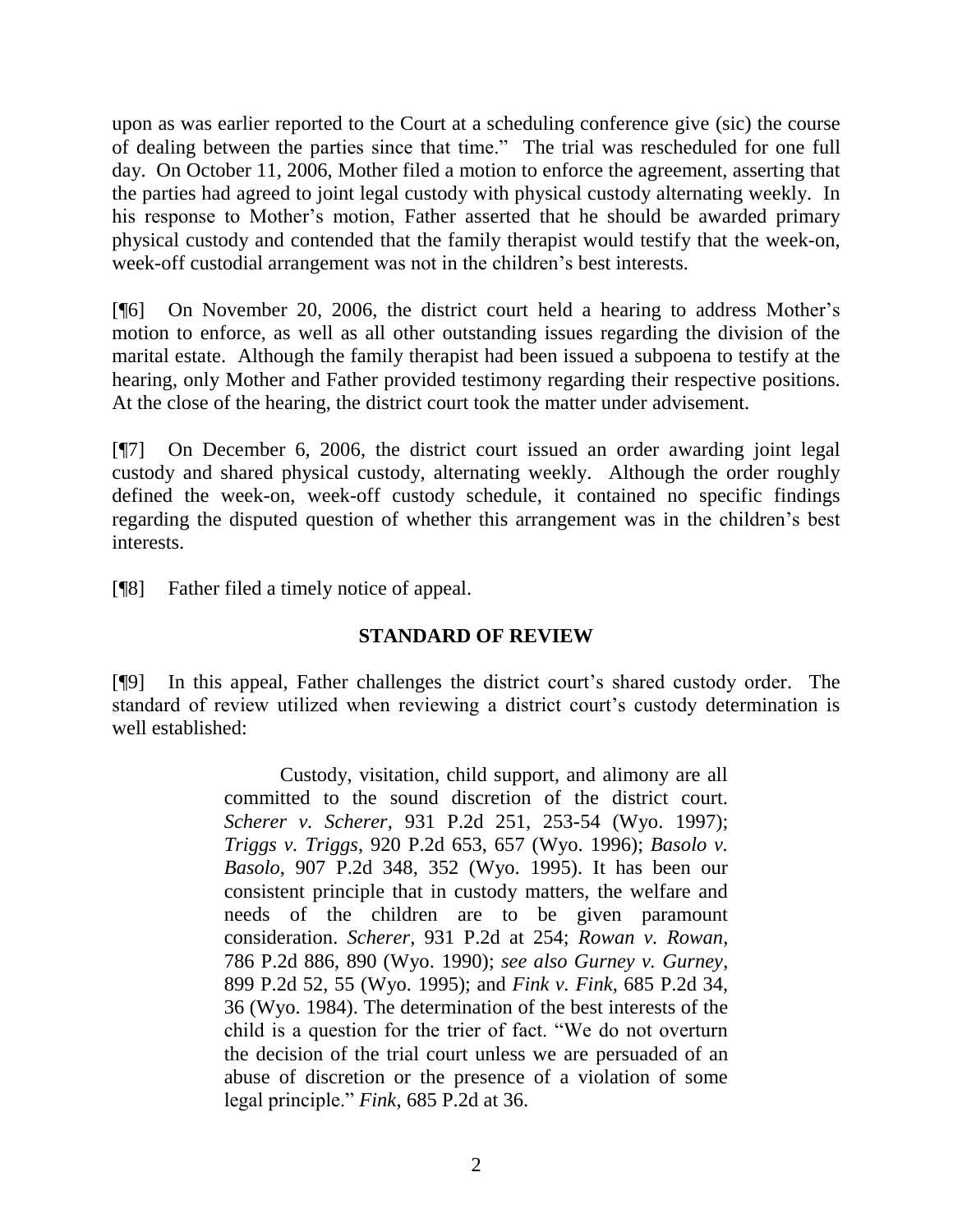A court does not abuse its discretion unless it acts in a manner which exceeds the bounds of reason under the circumstances. *Pinther v. Pinther*, 888 P.2d 1250, 1252 (Wyo. 1995) (*quoting Dowdy v. Dowdy*, 864 P.2d 439, 440 (Wyo. 1993)). Our review entails evaluation of the sufficiency of the evidence to support the district court's decision, and we afford the prevailing party every favorable inference while omitting any consideration of evidence presented by the unsuccessful party. *Triggs*, 920 P.2d at 657; *Cranston v. Cranston*, 879 P.2d 345, 351 (Wyo. 1994). Findings of fact not supported by the evidence, contrary to the evidence, or against the great weight of the evidence cannot be sustained. *Jones v. Jones*, 858 P.2d 289, 291 (Wyo. 1993). Similarly, an abuse of discretion is present ""when a material factor deserving significant weight is ignored."" *Triggs*, 920 P.2d at 657 (*quoting Vanasse v. Ramsay*, 847 P.2d 993, 996 (Wyo. 1993)).

*Pahl v. Pahl*, 2004 WY 40, ¶ 6, 87 P.3d 1250, 1252 (Wyo. 2004) (quoting *Reavis v. Reavis*, 955 P.2d 428, 431 (Wyo. 1998)).

### **DISCUSSION**

[¶10] Even when parties agree on the issue of custody, "[i]t is well settled that the district court is not bound to accept a stipulation of the parties and that the court's major consideration in determining custody of minor children is the welfare of those children." *Forbes v. Forbes*, 672 P.2d, 428, 429 (Wyo. 1983); s*ee also Fink v. Fink*, 685 P.2d 34, 36 (Wyo. 1984). In fact, "[c]ourts have a duty to disregard, if necessary, agreements entered into by parents and to make provision for the proper support and care of minor children according to their best interests." *Grosz v. Grosz*, 506 P.2d 46, 48 (Wyo. 1973). This obligation arises because although the settlement agreement significantly impacts the children, they are not parties to the contract nor are they typically represented in the negotiation thereof. *Id.* Finally, the district court must consider the interest of the children at the time of the hearing, not at the time the parties separated or some other time prior to the hearing. *Morris v. Jackson*, 66 Wyo. 369, 212 P.2d 78, 82 (1949).

[¶11] We have repeatedly said that divided or shared custody is not favored by this Court absent good reason therefore. *Martin v. Martin*, 798 P.2d 321, 322 (Wyo. 1990); *Feaster v. Feaster*, 721 P.2d 1095, 1098 (Wyo. 1986); *Fink*, 685 P.2d at 36 n.1; *Forbes*, 672 P.2d at 430; *Ayling v. Ayling*, 661 P.2d 1054, 1055 n.3 (Wyo. 1983).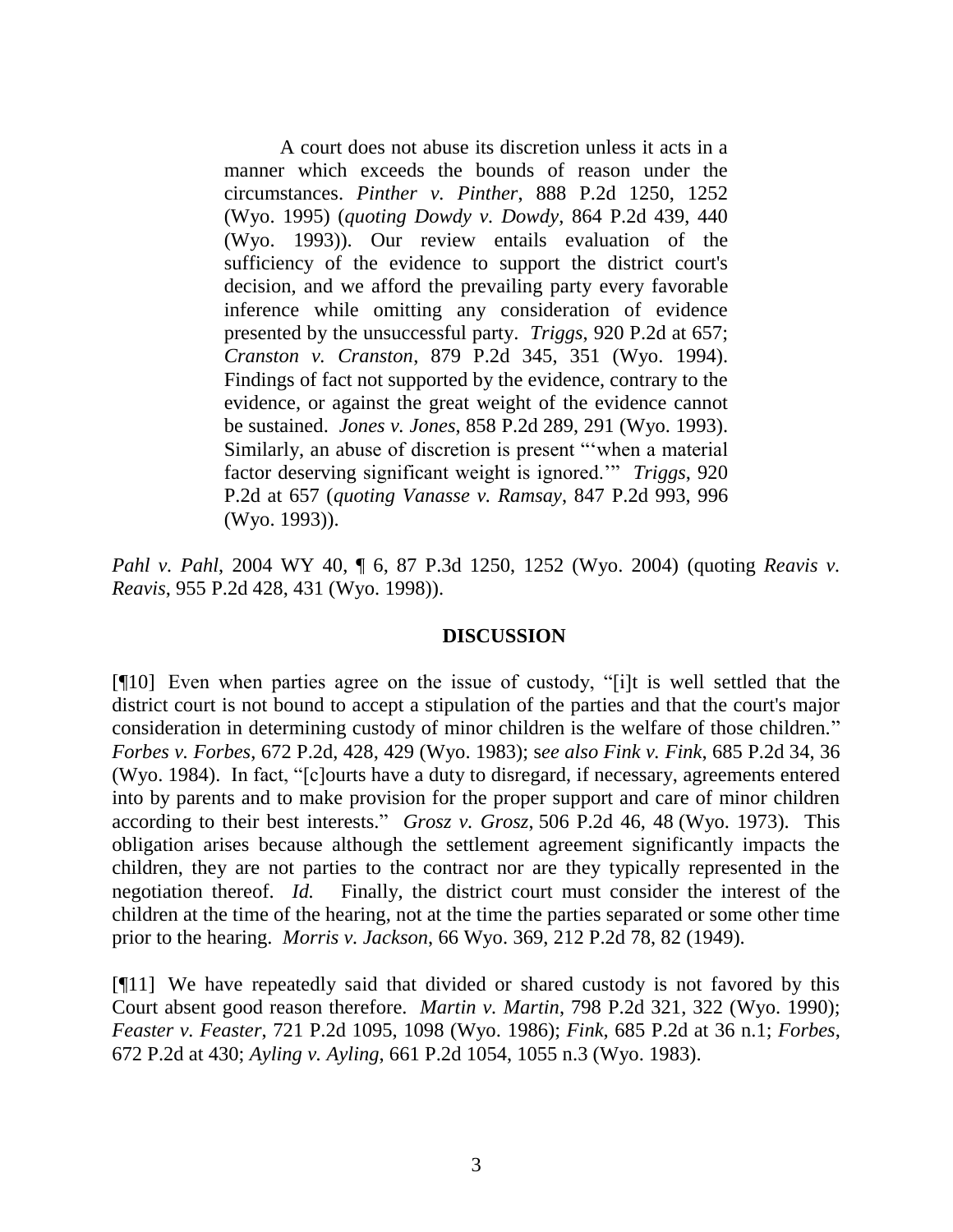There are several reasons for our reluctance to embrace the concept, but first and foremost is the recognition that stability in a child"s environment is of utmost importance to the child's well-being, and divided custody places the stability of a child's environment at risk. Whether termed "divided," "shared," or "joint" physical custody, "a measure of instability is inherent" in the arrangement. *Gurney* [*v. Gurney*], 899 P.2d [52,] 55 [(Wyo. 1995)]. We do not dispute that there may be cases where joint or shared physical custody may approximate the former family relationships more closely than other custodial arrangements, or for other good reason may be in the best interests of the children. However, divided physical custody may not be indiscriminately substituted for an award of sole custody to one parent in order to appease one party.

*Reavis v. Reavis*, 955 P.2d 428, 432 (Wyo. 1998).

[¶12] In the present case, we must evaluate whether, based on the record before us, the district court abused its discretion in ordering shared custody. Essentially, we must determine whether the award of shared custody is contrary to the evidence, or whether the district court"s "best interest" determination was factually supported. Unfortunately, the district court"s order contained no specific findings concerning the factors it considered in deciding to award shared custody. Therefore, the hearing transcript provides the only record evidence of the district court's reasons for awarding shared custody. After the parties had presented their respective arguments on custody, the district court made the following statements:

> From the evidence that has been adduced, the Court concludes there was an agreement, and the Court is going to enforce that agreement, and the agreement was for joint custody with physical custody week on and week off, and from a legal standpoint that it was joint custody.

> Now, the question becomes whether or not that is in the best interests of the children, because the Court doesn"t have to enforce their agreements if the Court concludes that it isn"t in the best interests of the children. The Court cannot discern from the evidence that has been presented that it is not in the best interests of the children.

> These problems that your son is having, unfortunately, your kids are going to have or not have problems irrespective of what this decree says. In their little minds, they don"t read these things. And so it is really important, no matter what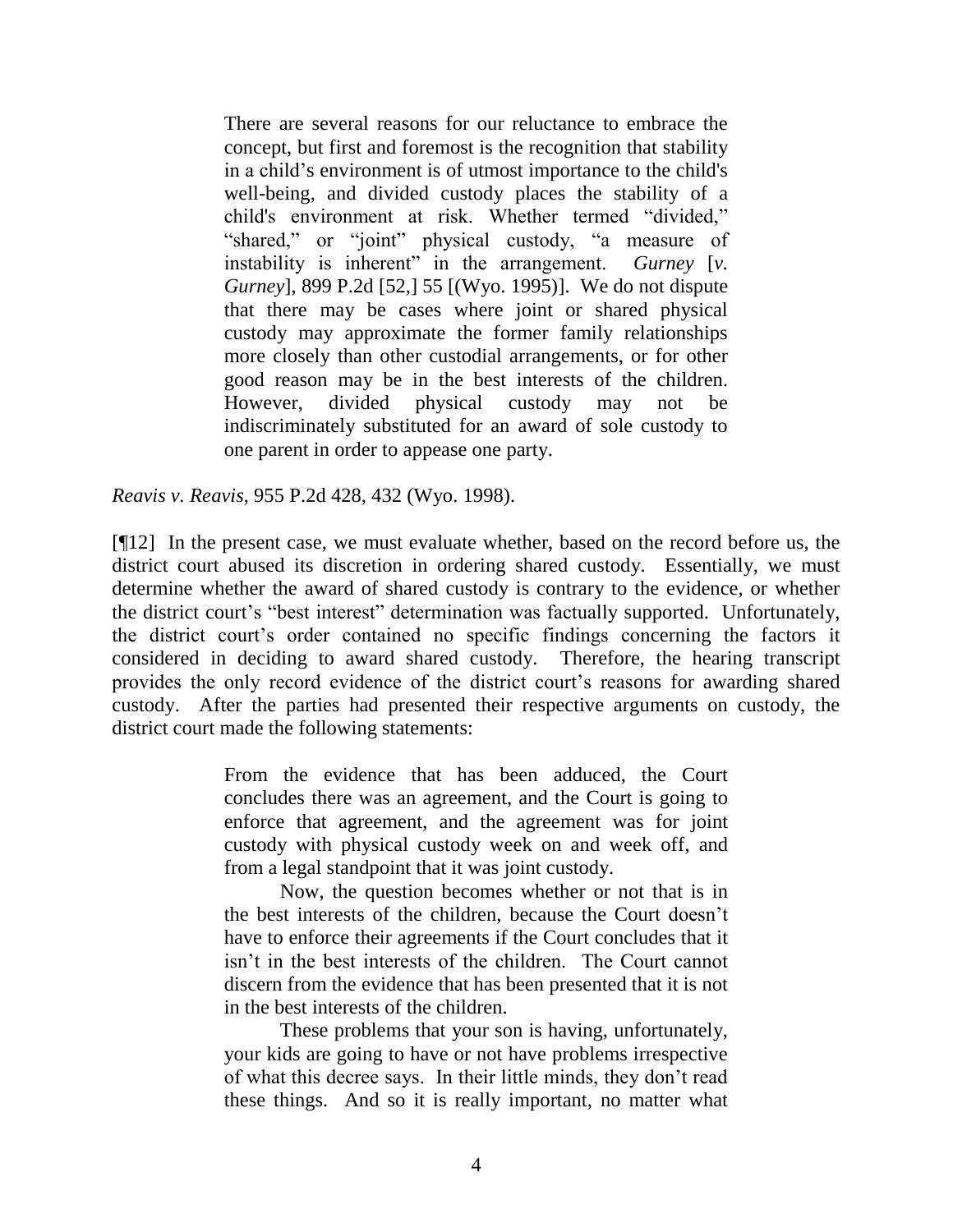happens here today, that you have a successful divorce in as far as the kids are concerned, and work together.

[¶13] Although the evidence presented at the hearing was sparse with respect to the effect the shared custody arrangement was having, or might have on the children, both parents did provide testimony on that issue. Father and Mother both acknowledged that the family therapist had suggested that the shared custody arrangement was difficult for the children. On cross-examination, Mother stated:

- Q. Your children counsel with Susan Wrightburn?
- A. Uh-huh.

Q. And have been for several months?

A. Uh-huh.

Q. During that time has she talked to you about the problems your children are having?

A. As well as I have.

Q. And she has talked to you about the frustration that [the oldest child] feels because of the bouncing back and forth between the homes, hasn't she?

A. A little.

Q. So then to say that it is working for your children isn"t true, is it?

A. I guess I know what is best for my children. I believe that it has worked. During that same conversation she has also congratulated [Father] and I in what a difference the kids have been doing since they first started, so that does lead me to believe that what we are doing is working for the kids.

Similarly, Father testified as follows:

Q. As part of your children"s therapy with Susan Wrightburn[] are you aware that [your oldest child] is having problems with the week on week off situation.

A. Yes, I am.

Q. And has that been discussed with both you and Lisa with the children's counselor?

A. Yes.

Q. How does that factor into your feelings about a shared custody arrangement?

A. That is my primary concern because it  $-$  if what we are doing isn"t working for the kids, we need to do something that actually works for them that is healthy for them.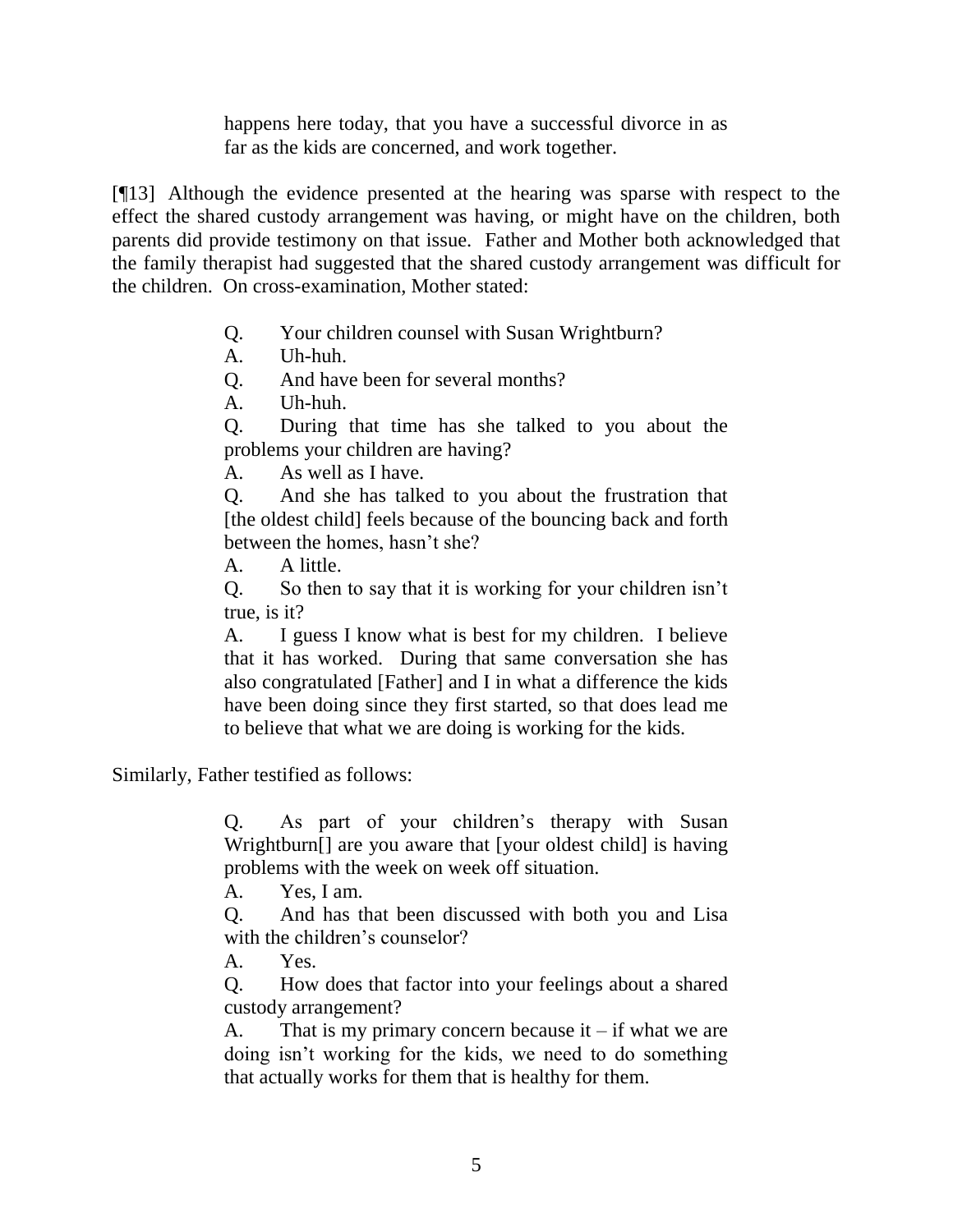Father also outlined specific difficulties the parties' oldest child was having with the shared custody arrangement stating:

> He is angry. He doesn"t understand why he needs to go back and forth. [He] is angry because he is unable to sleep at [Mother's] residence because of the people upstairs and loud music. He has made mention of that numerous (sic), that he is unable to sleep because of the loud music of whoever is in the apartment up above them. He doesn't have  $-$  he is really confused on, when he goes from one house to the next, that why he can get away with stuff at her house, that he can"t get away with stuff in my house, and I imagine it is probably  $-I$ mean that same goes true when he goes to her house, that, you know, that there isn"t the consistency there that was there when we were married.

[¶14] As noted above, shared custody is disfavored absent good reason therefore. *See supra* at  $\P$  11. While there are circumstances where such an arrangement may be appropriate, the record does not demonstrate that this is such a case. Rather, here the facts would seem to point away from shared custody. We have said that "[t]he success of a joint or shared custody arrangement hinges on the extent to which the parents are able to communicate and agree on the matters relevant to the children"s welfare." *Reavis*, 955 P.2d at 433. Not only did the parents disagree as to whether shared custody was in the children"s best interests, but the record indicates they had different parenting styles and philosophies.

[¶15] Furthermore, the record indicates that the children were having difficulties with the shared custody arrangement. Although the district court acknowledged the problems the children were having, it concluded that the difficulties would exist regardless of what form of custody was ordered. *See supra* at ¶ 12. This conclusion is unsupported by the evidence presented at the hearing and inconsistent with undisputed evidence that the children (particularly the oldest) were having problems with the week-on, week-off schedule.

[¶16] Not only was the district court"s justification for awarding shared custody inconsistent with the evidence presented, but the record indicates that the district court was not even possessed of sufficient evidence to allow it adequately to address the disputed question of custody. After hearing the testimony of the parties, the district court

 $\overline{a}$ 

<sup>&</sup>lt;sup>1</sup> While Mother acknowledged the concerns of the children's counselor regarding the shared custody arrangement, she presented no evidence refuting those concerns. Likewise, Mother did not dispute Father"s report of the difficulties the oldest child was experiencing with the week-on, week-off arrangement, but rather indicated that Father had not informed her of his concerns and emphasized that the settlement agreement should be enforced.